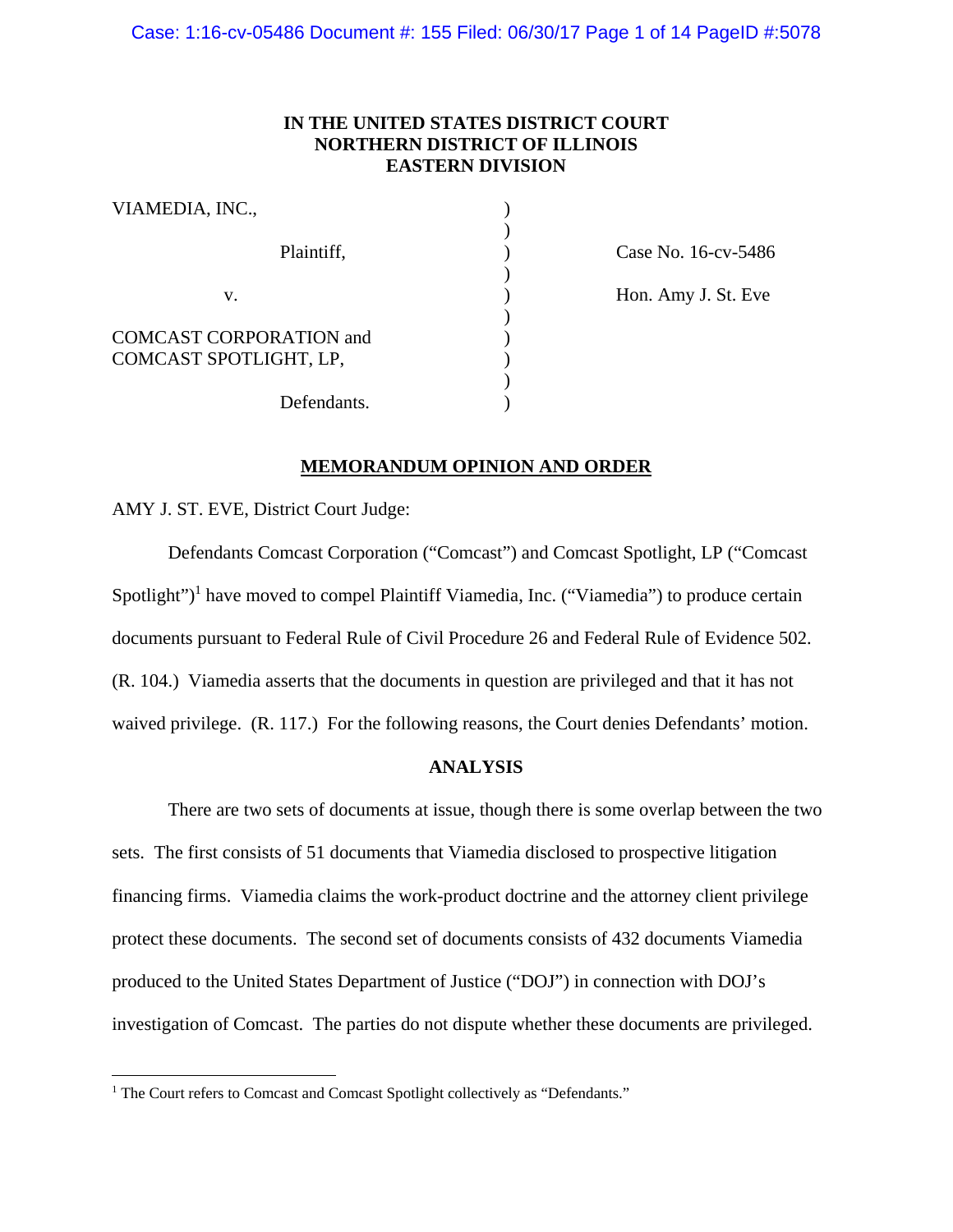#### Case: 1:16-cv-05486 Document #: 155 Filed: 06/30/17 Page 2 of 14 PageID #:5079

Instead, they disagree as to whether Viamedia waived the privilege or whether the privilege still applies to the documents under Federal Rule of Evidence 502(b) in spite of Viamedia's disclosure. The Court discusses the relevant law and facts in the sections below.

## **I. The Documents Provided to Litigation Funding Firms**

Defendants move the Court to compel Viamedia to turn over 51 documents that Viamedia had disclosed to prospective litigation financing firms. (R. 106 at 10–13.) Viamedia argues that these documents are protected by the attorney-client privilege and the work-product doctrine. (R. 117 at 7–11.) Additionally, Viamedia contends that Defendants failed to show that discovery of the 51 documents is relevant and proportional<sup>2</sup> to the needs of the case. (*Id.* at 7.) Because the Court concludes that the documents are protected by the work-product doctrine, the Court denies Viamedia's motion to the extent it relies on Viamedia's disclosure of these 51 documents to litigation funding firms. The Court therefore need not reach the question of whether the attorney-client privilege applies to the documents.

### **A. The Work-Product Doctrine**

 $\overline{a}$ 

The work-product doctrine generally protects from discovery "documents and tangible things that are prepared in anticipation of litigation or for trial by or for another party or its representative (including the other party's attorney, consultant, surety, indemnitor, insurer, or agent)." Fed. R. Civ. P. 26(b)(3)(a); *see generally Hickman v. Taylor*, 329 U.S. 495 (1947). It serves two purposes, to "protect an attorney's thought processes and mental impressions against disclosure" and "to limit the circumstances in which attorneys may piggyback on the fact-finding investigation of their more diligent counterparts." *Sandra T.E. v. S. Berwyn Sch. Dist. 100*, 600 F.3d 612, 621–22 (7th Cir. 2010). The doctrine helps ensure that our adversarial system of

<sup>&</sup>lt;sup>2</sup> The Court notes that it is difficult to understand Viamedia's argument regarding proportionality given that the documents in question have been identified and produced.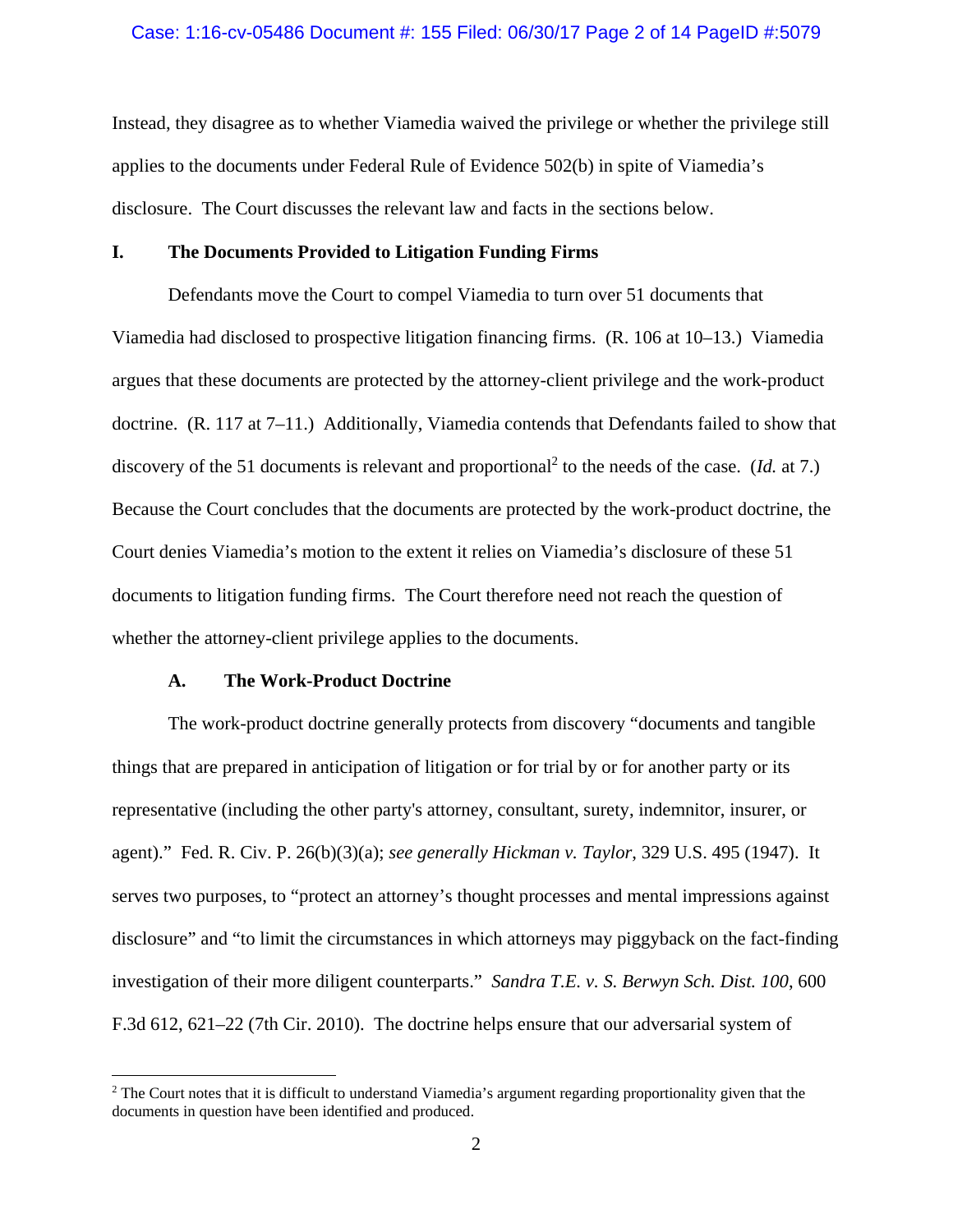### Case: 1:16-cv-05486 Document #: 155 Filed: 06/30/17 Page 3 of 14 PageID #:5080

justice *remains* adversarial. *See Hickman*, 329 U.S. at 516 (Jackson, J., concurring) ("[A] common law trial is and always should be an adversary proceeding. Discovery was hardly intended to enable a learned profession to perform its functions either without wits or on wits borrowed from the adversary.").

 The party asserting work-product protection carries the burden of demonstrating its applicability. *See Binks Mfg. Co. v. Nat'l Presto Indus., Inc.*, 709 F.2d 1109, 1118 (7th Cir. 1983) (noting that a party "failed to meet its burden of proof necessary to invoke the work product privilege"); *United States ex rel. McGee v. IBM Corp.*, 2017 WL 1232616, at \*1 (N.D. Ill. Apr. 4, 2017); *Baxter Int'l, Inc. v. AXA Vericherung*, No. 11-cv-9131, 2017 WL 1205071, at \*3 (N.D. Ill. Mar. 30, 2017). "[T]he threshold determination in any case involving an assertion of the work product privilege . . . is whether the materials sought to be protected from disclosure were in fact prepared in anticipation of litigation." *Binks*, 709 F.2d at 1118; *see First Merit Bank, N.A. v. Teets*, No. 15 C 01573, 2015 WL 8153878, at \*4 (N.D. Ill. Dec. 8, 2015). "[T]he mere fact that litigation does eventually ensue does not, by itself, cloak materials . . . with the work product privilege; the privilege is not that broad." *Logan v. Commercial Union Ins. Co.*, 96 F. 3d 971, 976 (7th Cir. 1996) (second alteration in original) (quoting *Binks*, 709 F.2d at 1118); *Teets*, 2015 WL 8153878, at \*4. Courts instead should "look to whether in light of the factual context 'the document can fairly be said to have been prepared or obtained because of the prospect of litigation.'" *Logan*, 96 F.3d at 976–77 (quoting *Binks*, 709 F.2d at 1119); *see also Sandra T.E.*, 600 F.3d at 622.

"There is a distinction between precautionary documents 'developed in the ordinary course of business' for the 'remote prospect of litigation' and documents prepared because 'some articulable claim, *likely* to lead to litigation, [has] arisen.'" *Sandra T.E.*, 600 F.3d at 622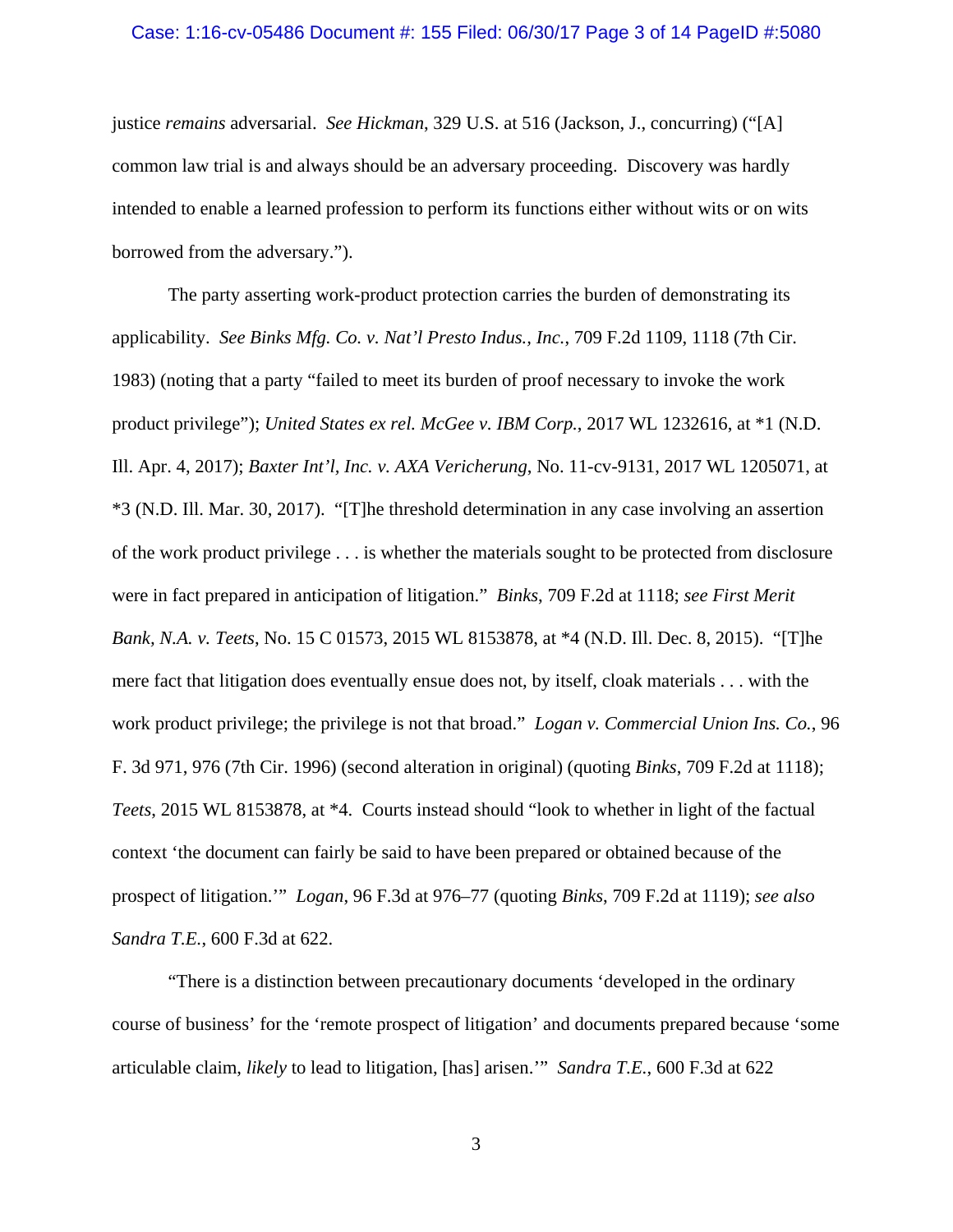#### Case: 1:16-cv-05486 Document #: 155 Filed: 06/30/17 Page 4 of 14 PageID #:5081

(emphasis in original) (quoting *Binks*, 709 F.2d at 1120). Only in the latter class of documents receive work-product protection. *Id.* Documents prepared solely to lobby a government agency to take action are not prepared in anticipation of litigation and therefore are not entitled to workproduct protection. *See, e.g.*, *In re Special September 1978 Grand Jury (II)*, 640 F.2d 49, 65 (7th Cir. 1980) (concluding the work-product privilege did not apply where, "[a]lthough litigation could ultimately have ensued," the materials in question were "[a]t most, . . . prepared with an eye toward a possible administrative proceeding before the IRS"); *Harper-Wyman Co. v. Conn. Gen. Life Ins. Co.*, No. 86 C 9595, 1991 WL 62510, at \*3 (N.D. Ill. Apr. 17, 1991) ("[T]he court's review of defendant's documents suggests only that these documents were prepared in connection with the ACLI lobbying effort. Such an effort is generally not 'litigation.'"); *In re Grand Jury Subpoenas dated March 9, 2001*, 179 F. Supp. 2d 270, 285 (2001); *P. & B. Marina, Ltd. P v. Logrande*, 136 F.R.D. 50, (E.D.N.Y. 1991) ("Seaview's use of a lobbyist appears to have been intended to avert litigation by applying political pressure to federal agencies which could affect plaintiffs' marina operation. As such, the correspondence from Seaview's lobbyist was not directed towards anticipated litigation but rather toward non-litigation means that could achieve the same results in lieu of litigation. Such efforts are not equivalent to litigation nor subject to the work-product immunity  $\dots$ .").

Work-product protection is subject to waiver based on disclosure to a third party, but only where the disclosure "substantially increase[s] the opportunity for potential adversaries to obtain the information." *Appleton Papers, Inc. v. E.P.A.*, 702 F.3d 1018, 1025 (7th Cir. 2012); *see Miller UK Ltd. v. Caterpillar, Inc.*, 17 F. Supp. 3d 711, 736 (N.D. Ill. 2014); 2 Christopher B. Mueller & Laird C. Kirkpatrick, *Federal Evidence* § 5:38 (4th ed. 2016) ("Work product protection is lost if the client, attorney, or authorized representative of the client voluntarily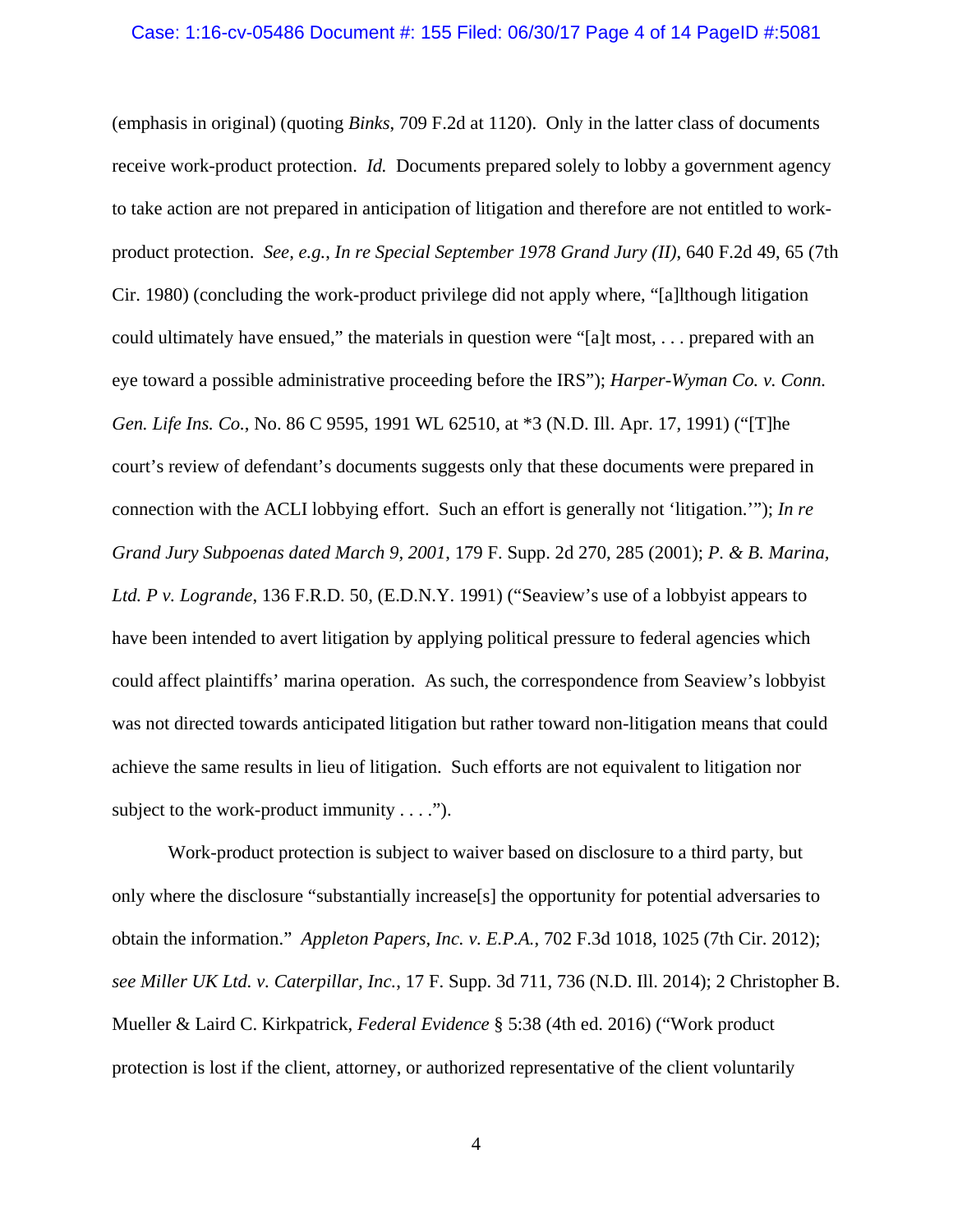#### Case: 1:16-cv-05486 Document #: 155 Filed: 06/30/17 Page 5 of 14 PageID #:5082

discloses the underlying material under circumstances substantially increasing the possibility that an opposing party will obtain the information."). Waiver of work-product immunity therefore differs from waiver in the attorney-client-privilege context. *See* Mueller & Kirkpatrick, *supra*, § 5:38. The reason for this difference is the work-product doctrine's roots in the adversarial process—the point of the protection is not to keep information secret from the world at large but rather to keep it out of the hands of one's adversary in litigation. *See id.*, *see also Miller UK*, 17 F. Supp. 3d at 736.

## **B. Analysis**

 Viamedia contends that the 51 documents at issue are protected by both the attorneyclient privilege and the work-product doctrine. (R. 117 at 3.) Defendants argue that Viamedia's assertion of work-product protection was untimely with respect to nineteen of the documents because in a May 2016 privilege log submitted to the DOJ, Viamedia claimed only attorneyclient privilege with respect to those documents, but in May 2017, about two months after Viamedia had supplemented that log, Viamedia reclassified seventeen of those documents as also protected by the work-product doctrine.  $(R. 106 \text{ at } 2, 11-12; R. 118 \text{ at } 3.)$  The remaining two documents of the nineteen are attachments to an email over which Viamedia asserted workproduct protection, which itself is one of the seventeen documents that Viamedia had reclassified. (R. 117 at 3.) While Viamedia should have taken greater care in preparing its privilege logs, the Court will not impose the harsh sanction of waiver based on Viamedia's conduct, particularly because of the large number of documents involved in this case and, significantly, because the Court cannot conclude that Defendants were unfairly prejudiced. *See In re: Fluidmaster, Inc.*, No. 14-cv-05696, 2016 WL 6599947, at \*5 (N.D. Ill. Nov. 8, 2016) (declining to find waiver of a privilege based in part on a lack of prejudice); *Mills v. Cmty.*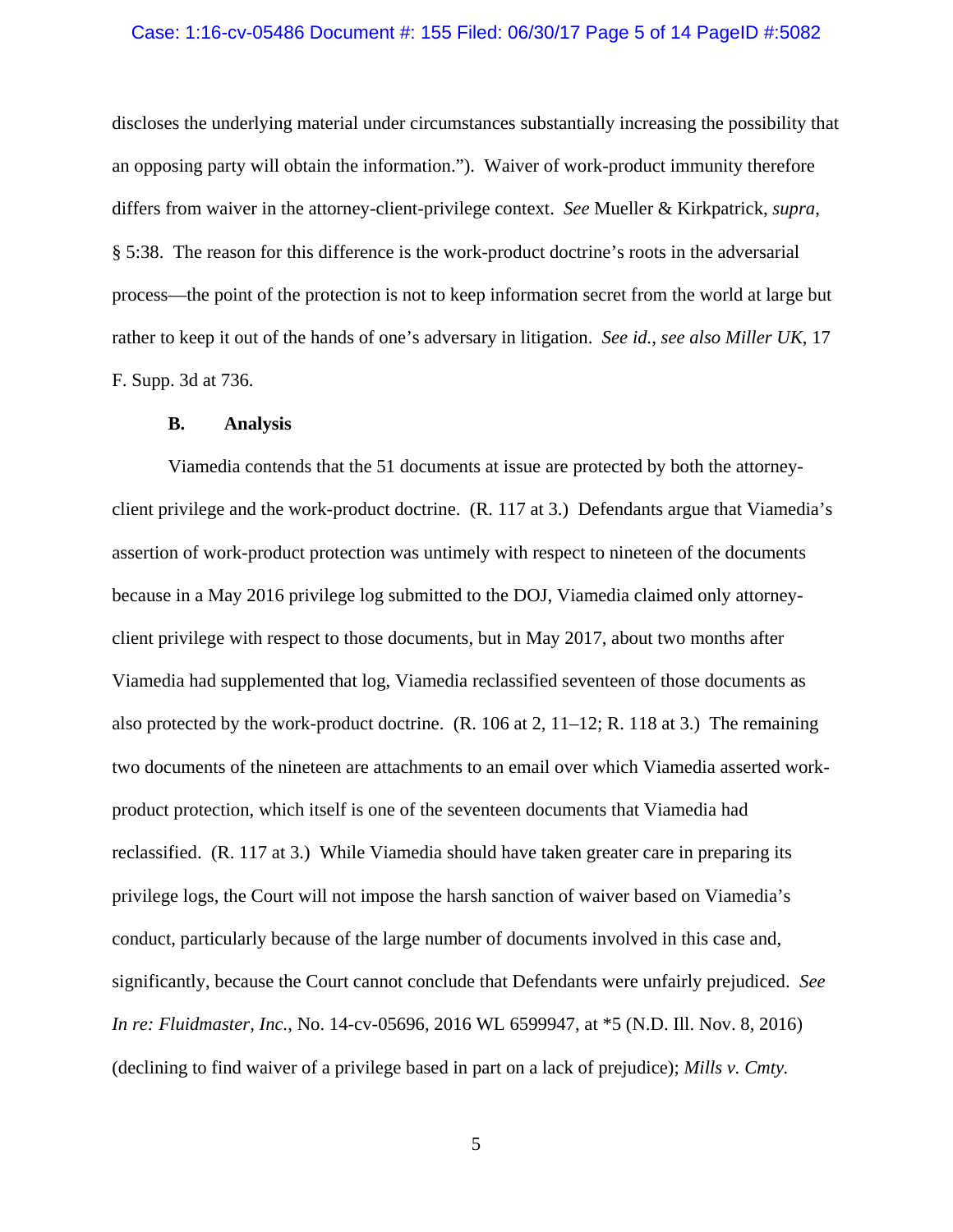## Case: 1:16-cv-05486 Document #: 155 Filed: 06/30/17 Page 6 of 14 PageID #:5083

*Action Program of Evansville & Vanderburgh Cty.*, No. 3:12-cv-64-RLY-WGH, 2013 WL 1703742, at \*5 (S.D. Ind. Apr. 19, 2013) (declining to find waiver based on a delayed assertion of privilege and noting that "[w]aiver of work-product privilege is a serious sanction and not appropriate for a non-prejudicial delay with no prior warning by the court to [a party's] counsel"); *One Place Condos*. *LLC v. Travelers Prop. Cas. Co. of Am.*, No. 11 C 2520, 2013 WL 788092, at \*1 & n.2 (N.D. Ill. Mar. 1, 2013). Viamedia, however, should exercise greater caution in the future.

 Defendants' next argument is that Viamedia was correct when it previously failed to claim work-product protection on the nineteen documents in question. (R. 106 at 12; R. 120 at  $4.$ )<sup>3</sup> Specifically, Defendants argue that Viamedia initially indicated in its privilege logs that eleven of the documents related to "legal advice provided by attorney regarding regulatory investigation," but Viamedia now added the phrase "in anticipation of litigation" at the end of the description. (R. 120 at 4.) Defendants argue that these documents relate to a regulatory investigation—which would not trigger the work-product doctrine—rather than litigation in which Viamedia could be a party. (*Id.* at 4; R. 106 at 12–13.) The Court has reviewed *in camera*  the disputed documents to which Defendants refer, and it appears the attorneys who prepared Viamedia's privilege logs simply made a mistake in indicating that these documents do not relate possible litigation between Viamedia and Defendants.<sup>4</sup> The Court therefore denies Defendants' motion with respect to the documents provided to litigation funding firms.

 $\overline{a}$ 

<sup>&</sup>lt;sup>3</sup> Defendants present no argument regarding the remaining 32 documents with respect to the work-product doctrine.

<sup>4</sup> Some aspects of the documents—which are primarily emails—deal purely with ministerial matters (as the parties have previously defined the term) such as scheduling phone calls and/or are not relevant to claims or defenses in the present litigation. Defendants have also not argued that their ministerial nature excludes them from work-product protection.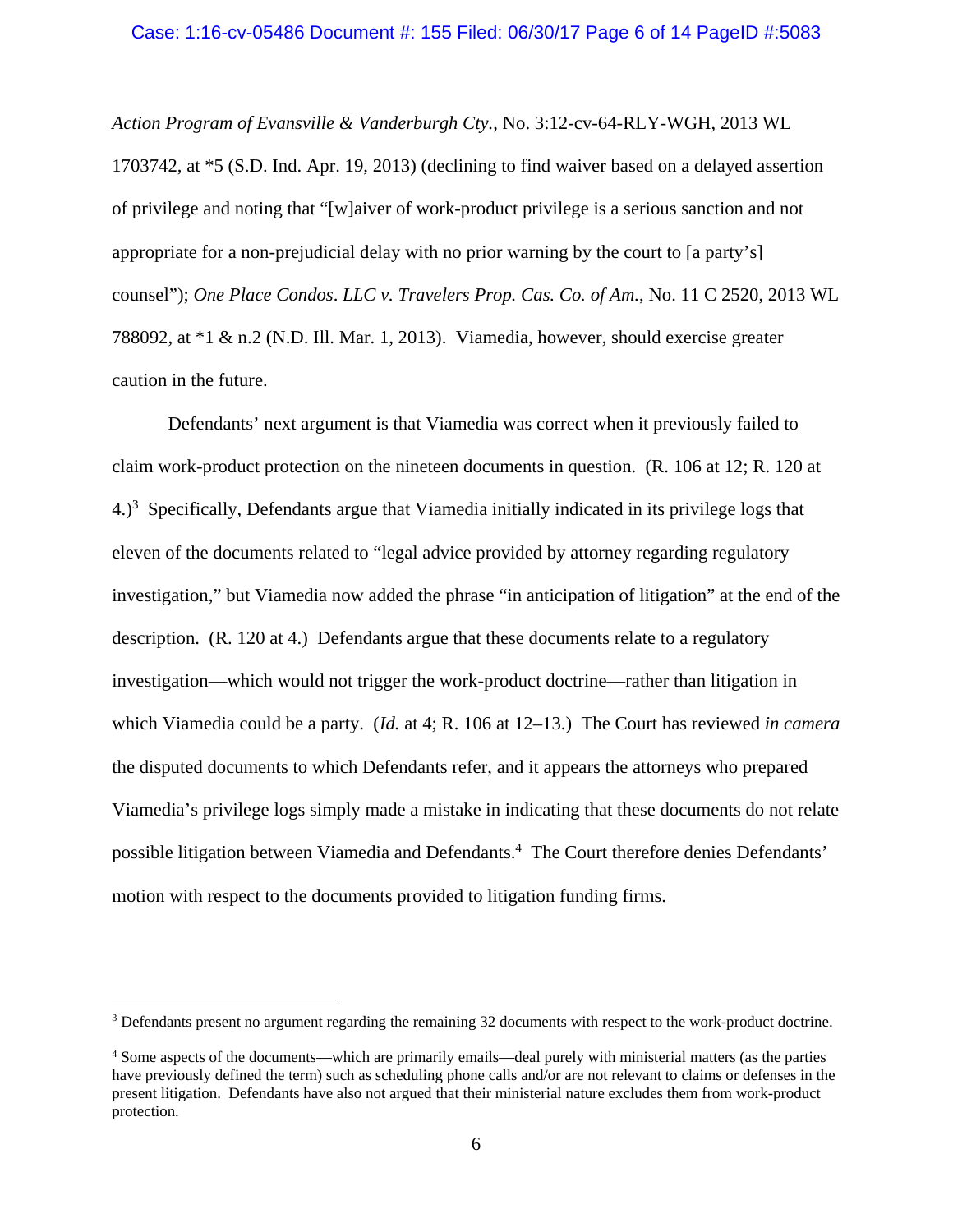#### Case: 1:16-cv-05486 Document #: 155 Filed: 06/30/17 Page 7 of 14 PageID #:5084

 The Court notes that its conclusion is consistent with that of other courts that have considered whether the work-product doctrine applies in similar circumstances. *See, e.g.*, *In re Int'l Oil Trading Co., LLC*, 548 B.R. 825, 835–39 (Bankr. S.D. Fla. 2016); *Miller UK*, 17 F. Supp. 3d at 734–39; *Doe v. Soc'y of Missionaries of Sacred Heart*, No. 11-CV-2518, 2014 WL 1715376, at \*4 (N.D. Ill. May 1, 2014). Additionally, Defendants do not argue that Viamedia waived the work-product doctrine by disclosing documents to litigation funding firms under an NDA. Moreover, while Defendants point out that funders could disclose information to certain individuals and organizations (e.g., their accountants and attorneys), the Court cannot conclude that Viamedia's disclosure made it substantially more likely that its work-product protected information would fall in the hands of its adversaries. *See Miller UK*, 17 F. Supp. 3d at 737–39; *Doe*, 2014 WL 1715376, at \*4.

## **II. The Documents Disclosed to the Department of Justice**

 Defendants argue that Viamedia waived privilege over 432 documents by disclosing them to the DOJ because "Viamedia cannot satisfy its burden to show that *none* of those documents was produced intentionally" and "[t]o the extent any of the documents were not intentionally disclosed, Viamedia cannot show that it took reasonable steps to prevent disclosure." (R. 106 at 13.) Viamedia argues that it did not waive privilege because its disclosure of these privileged documents to the DOJ was unintentional, it took reasonable steps to prevent disclosure, and it took prompt steps to rectify its inadvertent production. (R. 117 at 11–15.) The Court agrees with Viamedia.

#### **A. Relevant Facts**

In 2014 and 2015, Viamedia lobbied the DOJ, Congress, and other government agencies to investigate Comcast's spot cable advertising business and to oppose the potential merger of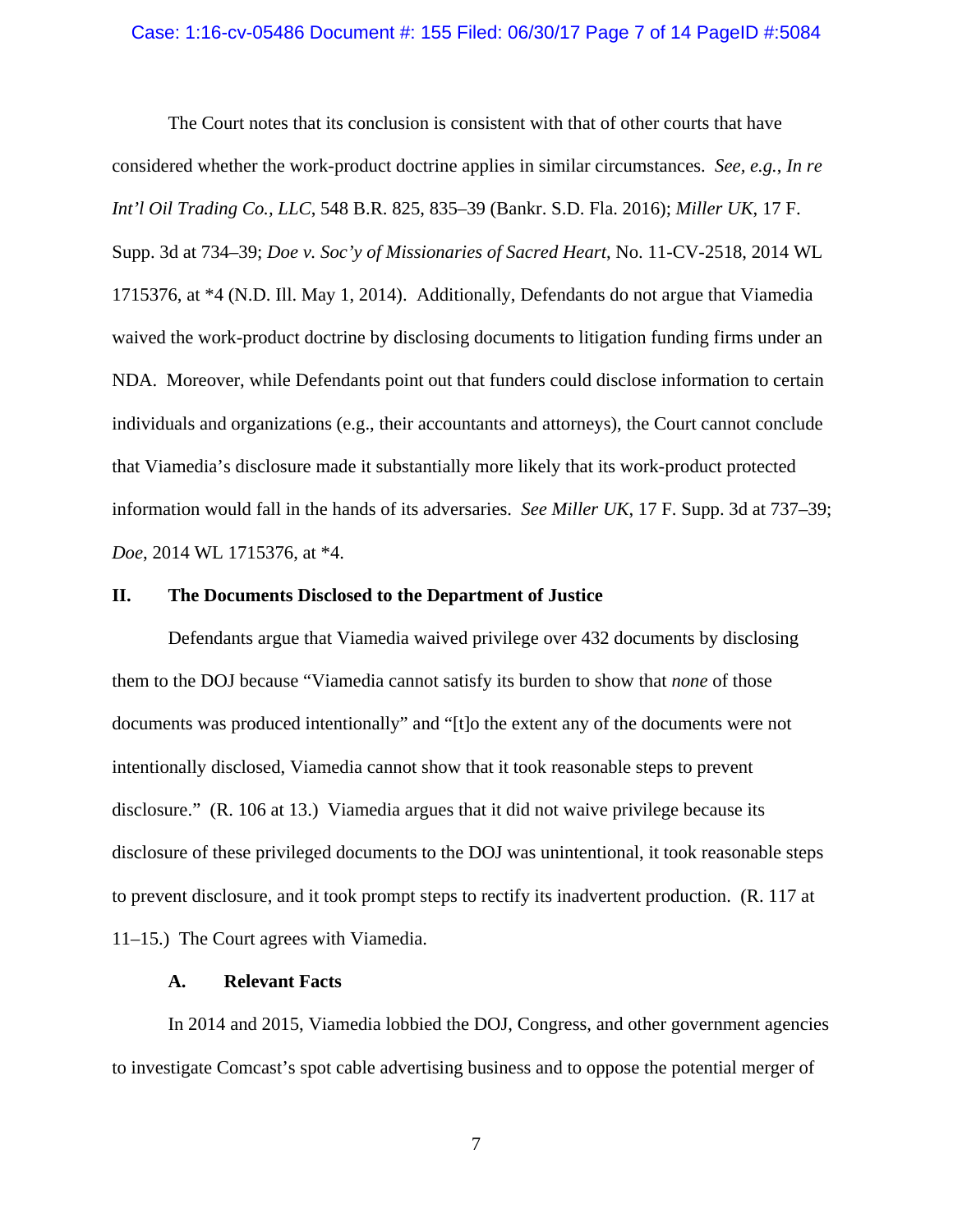#### Case: 1:16-cv-05486 Document #: 155 Filed: 06/30/17 Page 8 of 14 PageID #:5085

Comcast and Time Warner Cable. (R. 106-3; R. 106-4; R. 106-5; R. 106-6; R. 106-7; R. 106-8.) Indeed, Viamedia's CEO said in a July 9, 2015 email that his "goal [was] to get the DOJ to investigate Comcast's bad acts" and that "[t]he big win is if DOJ sues Comcast for unfair trade practices – which is a possibility based on what [the law firm] Mayer Brown thinks." (R. 106-9.) He also said in a July 12, 2015 email that:

> [T]here is real concern in DC about Comcast. I met last week with DOJ's litigators . . . . It will be interesting to see if DOJ pursues an investigation into Comcast. Given who I met with, this is a strong possibility, especially if Senators Blumenthal and Markey who I am meeting with on Wednesday in DC apply some heat.

(R. 106-10.) During this lobbying campaign, Viamedia provided the DOJ with certain documents. (*See* R. 106-7 ("[W]e have filed a paper with the DOJ highlighting Comcast's control of Interconnects to close third party deals."); R. 106-8; R. 106-12.)

 The DOJ initiated an investigation of Comcast in November 2015. (R. 106 at 5; R. 117 at 12; R. 106-15.) At least one National Sales Manager of Viamedia commented that Viamedia "started [the investigation]" and that it would "be great if [the investigation] went bad for Comcast." (R. 106-15.) Another National Sales Manager expressed his enthusiasm for the investigation. (R. 106-15 ("Love to fuck over our friends at Comcast.").) In its complaint in this case, Viamedia references the DOJ investigation. (*See* R. 40 at ¶ 7.)

 The DOJ issued a Civil Investigative Demand ("CID") to Viamedia in November 2015 demanding Viamedia produce documents and information related to twenty topics. (R. 118-7.) The General Counsel of Viamedia indicated in a declaration that "[t]o respond to the CID, Viamedia conducted searches of its internal files and identified over nine million potentially responsive documents." (R. 117-1 at ¶ 11.) Viamedia engaged a third-party vendor to run electronic searches to narrow the scope of responsive documents. (*Id.* at ¶¶ 12–13.) The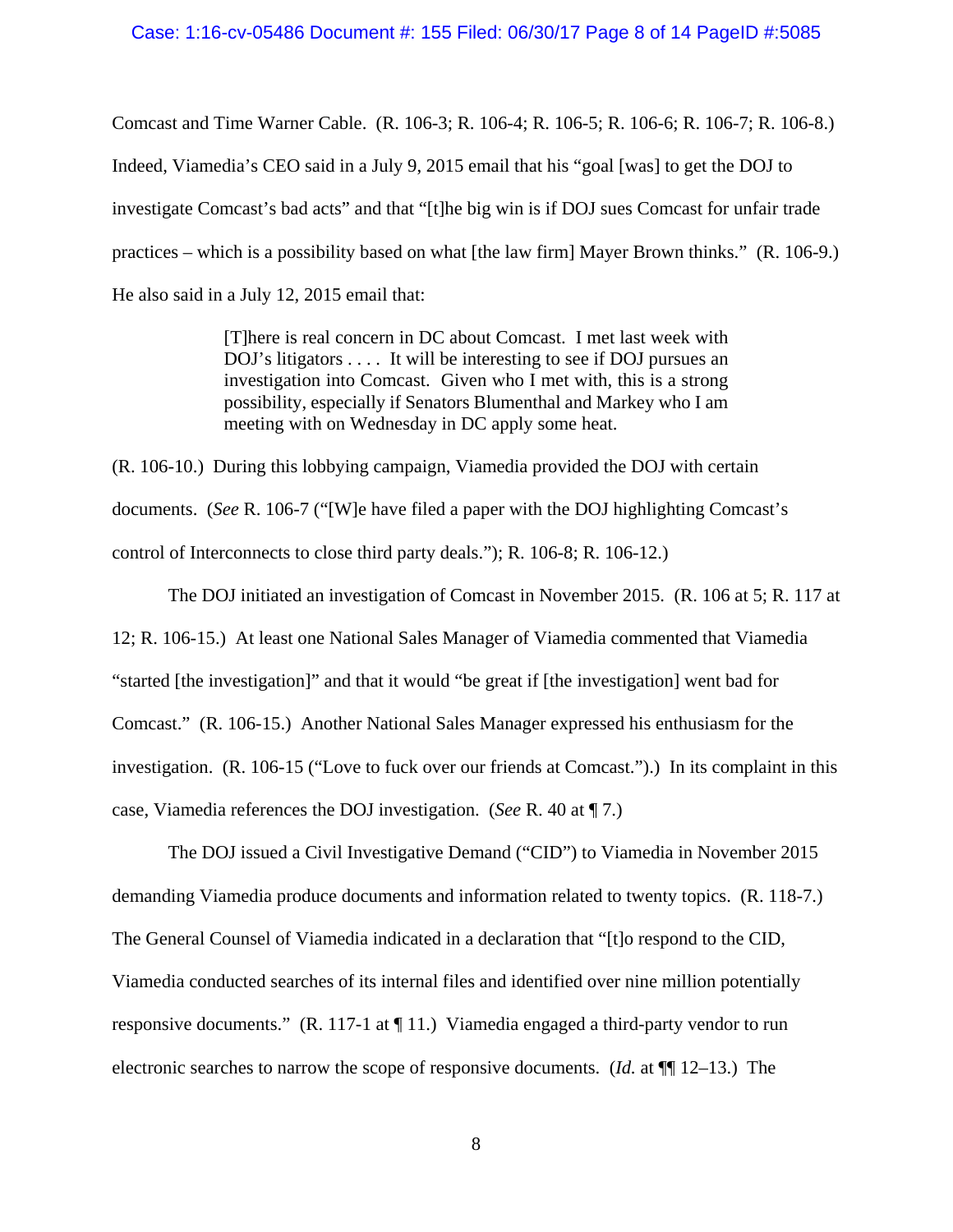#### Case: 1:16-cv-05486 Document #: 155 Filed: 06/30/17 Page 9 of 14 PageID #:5086

searches yielded 600,000 documents requiring further review. (*Id.* at ¶ 14.) Viamedia then hired a team of contract attorneys to review the documents under the supervision of Viamedia's litigation counsel. (*Id.* at 117-1 at ¶ 15.) Viamedia's counsel trained the contact attorneys and provided a guidance protocol under which reviewers were to elevate to litigation counsel any potentially privileged documents about which the reviewers were uncertain. (*Id.* at ¶¶ 19–20.) Viamedia created two lists of privilege terms—the first set identifying the names of counsel and law firms engaged by Viamedia and the second set identifying general terms likely to appear in privileged documents. (*Id.* at ¶ 17.) Viamedia's third-party vendor took steps to ensure the names and terms were highlighted in the documents. (*Id.*) The documents identified as potentially privileged were collected and reviewed specifically for privilege. (*Id.*)

 After the first-level review process was complete, senior contract attorneys conducted a quality control review. (*Id.* at ¶ 22.) Litigation counsel for Viamedia then performed a final quality control review and prepared a privilege log for production to the DOJ. (*Id.* at ¶ 23.) On June 9, 2016, Viamedia completed its production to the DOJ of over 360,000 documents spanning over 4,000,000 pages along with a privilege log identifying 5,795 privileged documents withheld from production. (*Id.* at ¶ 24.)

 Based on the parties' agreement in the current case, Viamedia produced to Defendants on December 5, 2016 its DOJ production in the same form it had made the production originally to the DOJ. (*Id.* at ¶ 25.) On January 27, 2017, Defendants notified Viamedia that they had identified potentially privileged documents in Viamedia's DOJ production. (*Id.* at ¶ 26.) Viamedia represents that this is "the first indication [it] had that any privileged documents had been inadvertently produced to DOJ and therefore reproduced to Comcast." (*Id.* at ¶ 27.) On January 30, 2017, Defendants notified Viamedia that they found additional potentially privileged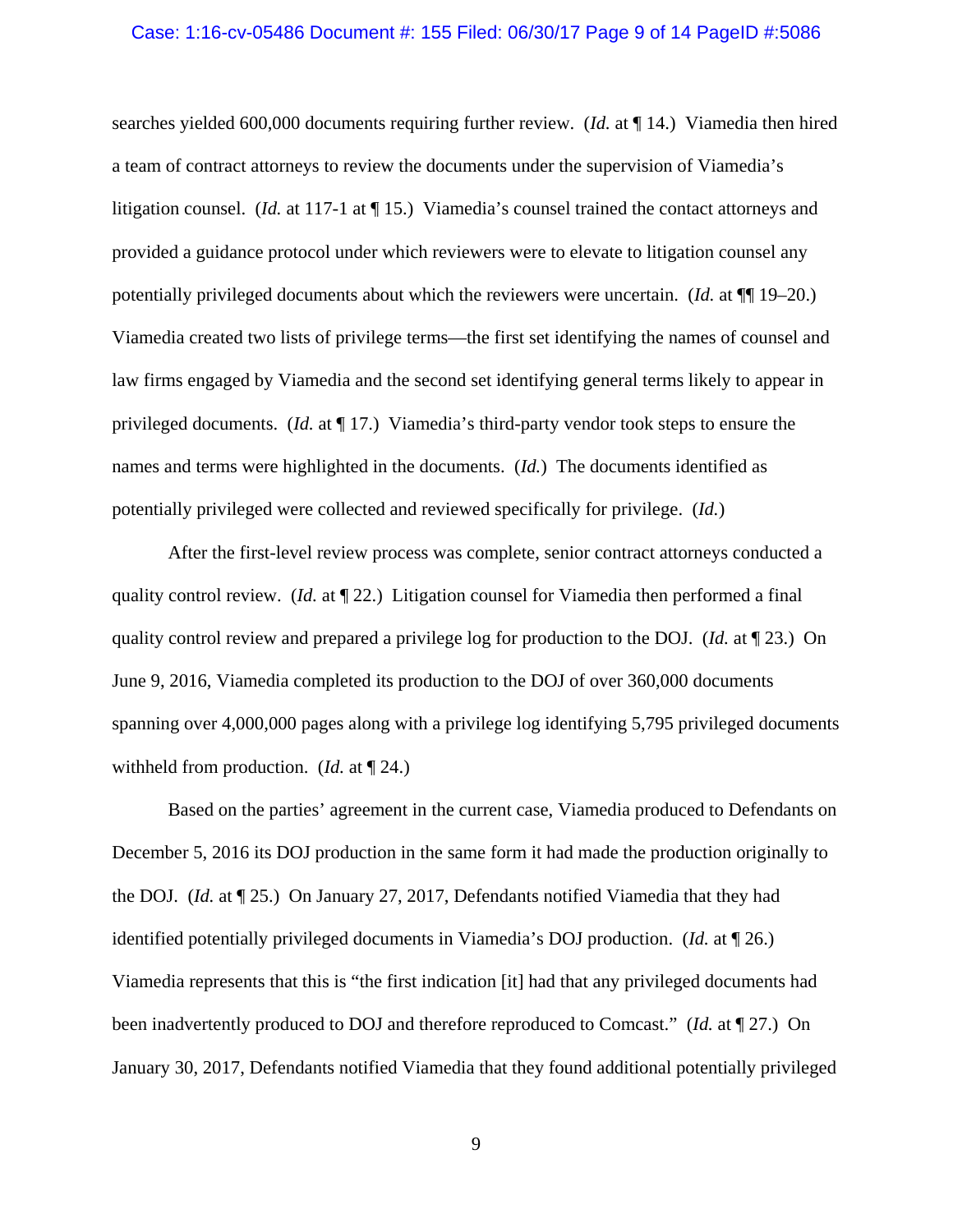## Case: 1:16-cv-05486 Document #: 155 Filed: 06/30/17 Page 10 of 14 PageID #:5087

documents. (*Id.* at ¶ 28.) Upon receiving the letters, Viamedia's counsel "began a comprehensive review of not only the documents Comcast had identified, but also its entire DOJ production." (*Id.* at ¶ 29.) In conducting its review, Viamedia identified about 2,000 potentially privileged documents. (*Id.* at ¶ 30.) Viamedia's litigation counsel then individually reviewed those documents and notified Defendants on February 7, 2017 that it had inadvertently produced privileged material. (*Id.* at ¶¶ 31–32.) After the meet-and-confer process, Viamedia narrowed its claim of privilege to 432 document, though it contends that in doing so, pursuant to an agreement with Defendants, Viamedia has not waived privilege over any subject matter. (*Id.* at  $\P$  34.)<sup>5</sup> According to Defendants, Viamedia has represented that it asked the DOJ to return the documents and that the DOJ has sequestered them. (R. 106 at 8.)

## **B. Rule 502(b)**

 $\overline{a}$ 

 Viamedia relies on Federal Rule of Evidence 502(b) to argue that its disclosure to the DOJ did not result in waiver of privilege. (*Id.*) The Rule provides that when a party discloses privileged materials "in a federal proceeding or to a federal office or agency, the disclosure does not operate as a waiver in a federal or state proceeding if" three conditions are satisfied: "(1) the

<sup>&</sup>lt;sup>5</sup> The parties' Agreed Confidentiality Order guided their conduct during the process of the discovery of the claimed privileged information. (R. 44.) The Court notes that the parties Agreed Confidentiality Order provides that disclosure of information that a party later "claims to be privileged or protected by the attorney-client privilege or attorney work product protection," the disclosure "shall not constitute or be deemed a waiver or forfeiture of any claim of privilege or work product protection that the Producing Party would otherwise be entitled to assert with respect to the [disclosed information] and its subject matter in this proceeding or in any other federal or state proceeding." (*Id.* at ¶ 15(a).) It also prevents parties from relying on any of the disclosed information. (*Id.* at  $\P 15(c)$ .)

The Court also notes that Viamedia appears to suggest in its fact section, though it does not actually argue in the "Argument" section of its brief that Defendants failed to comply with certain time limitations set forth in the parties' Agreed Confidentiality Order. (R. 117 at 5–7.) Viamedia does not properly raise an argument that the Court must resolve. Moreover, the Court need not resolve the issue because it is ruling in Viamedia's favor on this motion. Nevertheless, the Court notes that the parties agreed to extend Defendants' deadlines under the protective order to bring a motion under and that Defendants would have 10 days to file a motion following an impasse "as acknowledged by both parties." (R. 107-8.) Viamedia claims the parties reached an impasse by April 28, 2017, (R. 117 at 6), but Viamedia cites a letter from its own counsel that says "it appears the parties are at an impasse," (R. 118-15 at 2.) This document does not show that there is an impasse "as acknowledged by both parties." (R. 107-8.)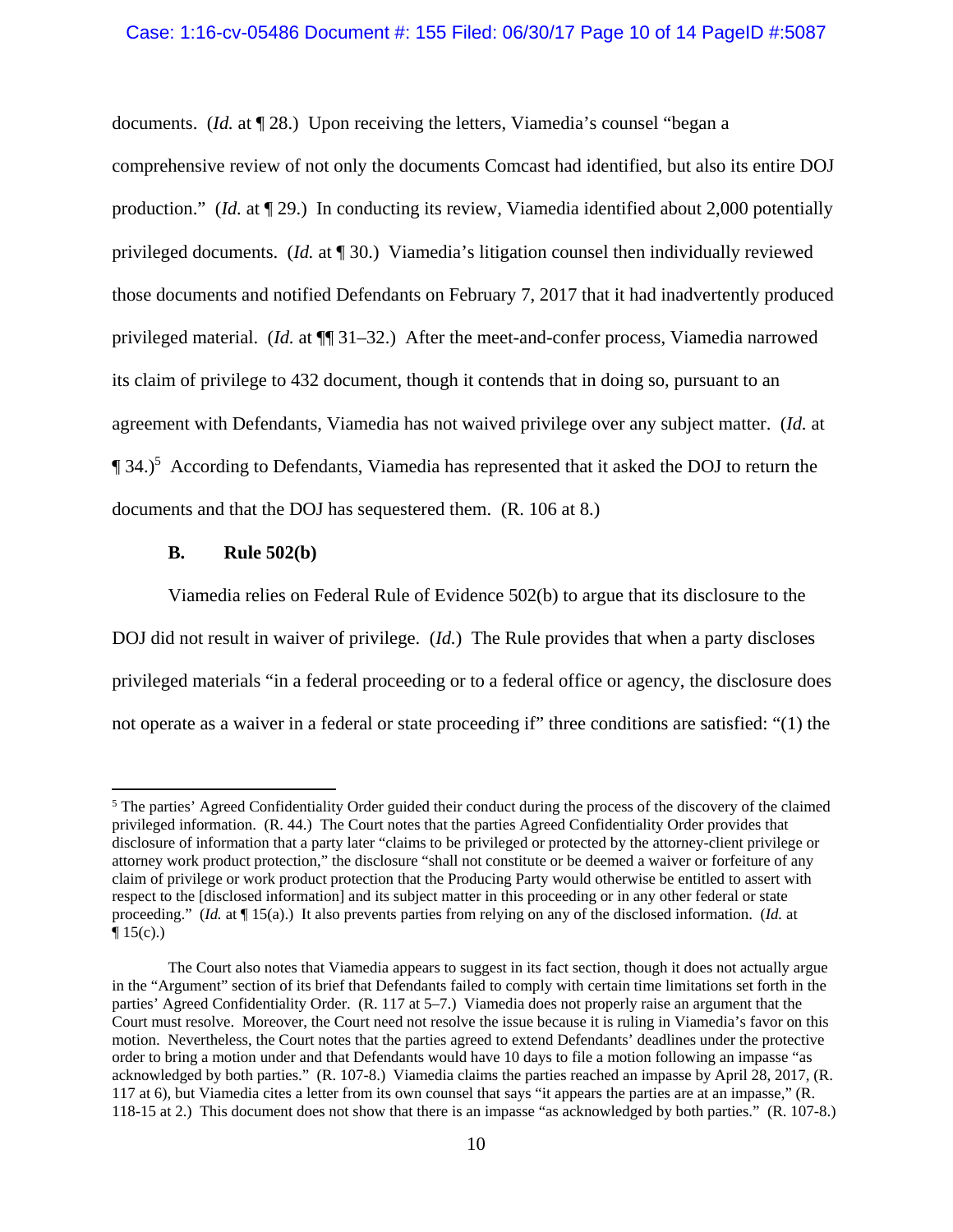#### Case: 1:16-cv-05486 Document #: 155 Filed: 06/30/17 Page 11 of 14 PageID #:5088

disclosure is inadvertent; (2) the holder of the privilege or protection took reasonable steps to prevent disclosure; and (3) the holder promptly took reasonable steps to rectify the error, including (if applicable) following Federal Rule of Civil Procedure 26(b)(5)(B)."6 Fed. R. Evid. 502(b). "The producing party bears the burden of showing compliance with Rule 502." *Excel Golf Prods., Inc. v. MacNeil Eng'g Co.*, No. 11 C 1928, 2012 WL 1570772, at \*2 (N.D. Ill. May 3, 2012); *see Baranski v. United States*, No. 4:11-CV-123 CAS, 2015 WL 3505517, at \*4 (E.D. Mo. June 3, 2015); *Sidney I v. Focused Retail Prop. I, LLC*, 274 F.R.D. 212, 215 (N.D. Ill. 2011).

 With respect to the first question of whether Viamedia's disclosure was inadvertent, while some courts look to a multi-factor balancing test to resolve this issue, the majority of courts in this district adhere to a "simple intent-based approach" that avoids redundancy because the multi-factor test overlaps with the inquiries of Rule 502(b)(2) and (3). *See Excel Golf*, 2012 WL 1570772, at  $*2$  (explaining that the court would follow "the majority of courts in this District and conclude that . . . the inadvertence inquiry asks merely whether the production was unintentional"); *Sidney I*, 274 F.R.D. at 216 (noting that the court "agrees with the simpler method" and discussing the redundancy of the multi-factor test); *Coburn Grp. LLC v. Whitecap Advisors LLC*, 640 F. Supp. 2d 1032, 1038–39 (N.D. Ill. 2009).<sup>7</sup>

## **C. Analysis**

 $\overline{a}$ 

On the record before it, the Court concludes that Viamedia's disclosures were inadvertent. First, while Defendants argue that Viamedia intentionally disclosed the documents as a continuation of its DOJ lobbying campaign, Viamedia disclosed these documents in

 $6$  The parties do not dispute that Viamedia satisfied Rule  $502(b)(3)$ . The Court therefore does not consider it.

 $<sup>7</sup>$  The Court notes that the parties do not dispute the relevant test under Rule 502 or the allocation of the burden of</sup> proof.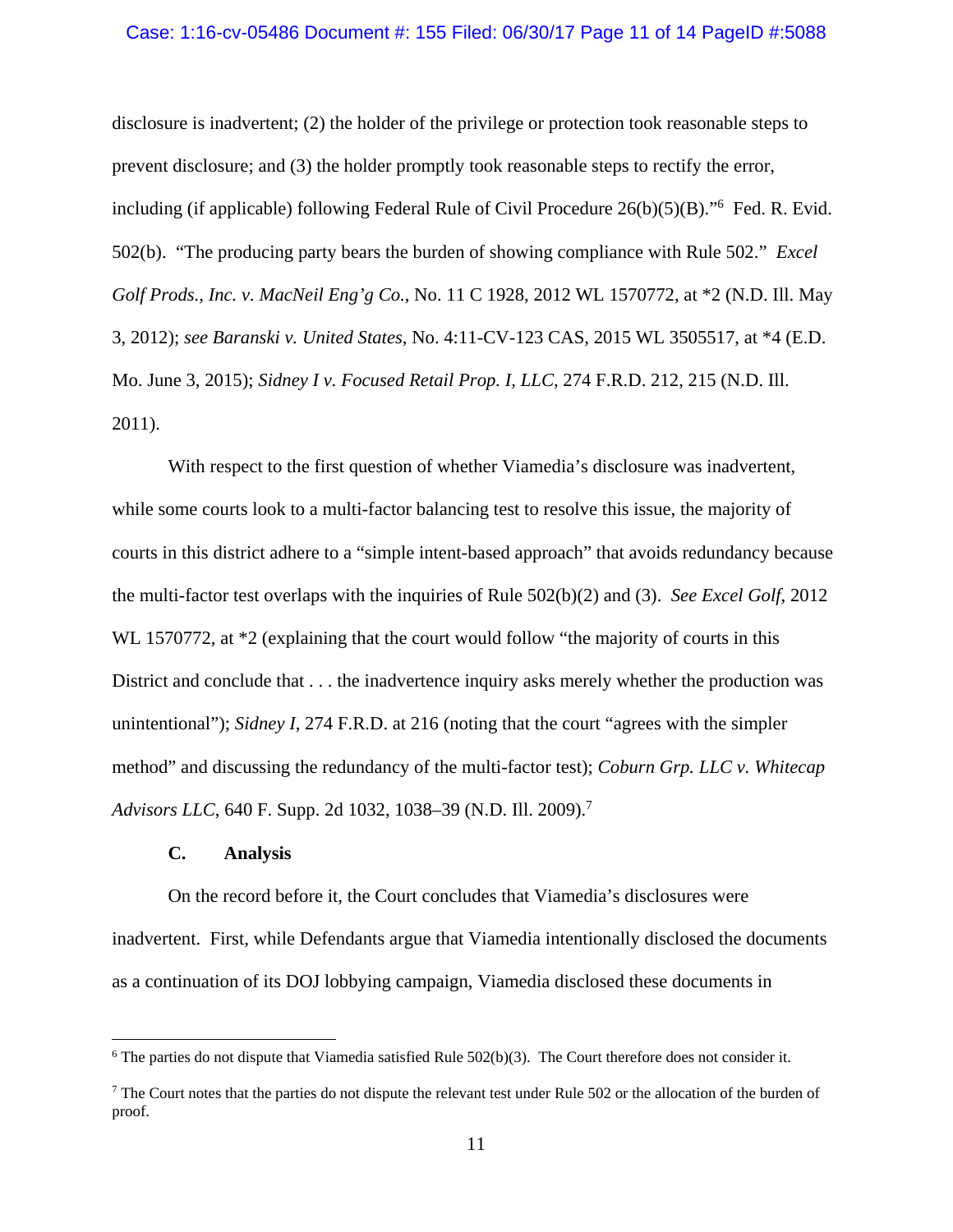# Case: 1:16-cv-05486 Document #: 155 Filed: 06/30/17 Page 12 of 14 PageID #:5089

response to a compulsory CID. Thus, although Viamedia voluntarily provided certain documents to the DOJ in lobbying it to investigate Defendants, the documents in question were produced at a later time after the DOJ had already commenced its investigation. Second, the production in this case was large and the Court recognizes that mistakes can take place in such large-scale document productions. *See Coburn Grp.*, 640 F. Supp. 2d at 1039 (noting that a production of 40,000 pages of documents out of 72,000 potentially responsive pages "exceeded the number of documents that have been characterized as 'large'"). "Where discovery is extensive, mistakes are inevitable and claims of inadvertence are properly honored so long as appropriate precautions are taken." *Judson Atkinson Candies, Inc. v. Latini-Hohberger Dhimantec*, 529 F.3d 371, 388 (7th Cir. 2008) (interpreting the law before the current Rule 502 became effective); *Coburn Grp.*, 640 F. Supp. 2d at 1039. This production was large by any standard, involving a review of 600,000 documents and a production of over 300,000 documents spanning millions of pages. (R. 118-1 at  $\P$  14, 24.) The 432 documents at issue comprise about 0.1% of the total number of documents Viamedia produced and about 0.07% of the total documents reviewed. *See Sidney I*, 274 F.R.D. at 216 (finding inadvertent disclosure where a party disclosed privileged documents comprising 2% of the total production); *Kmart Corp. v. Footstar, Inc.*, No. 09 C 3607, 2010 WL 4512337, at \*4 (N.D. Ill. Nov. 2, 2010) (noting that where the scope of discovery is larger, the more extensive a party's disclosure of confidential materials may be, and explaining that disclosing privileged documents amounting to 3% of a production is not "a significant mistake"); *Heriot v. Byrne*, 257 F.R.D. 645, 659-60 (N.D. Ill. 2009) (finding inadvertent disclosure even though Plaintiffs disclosed 196 privileged documents in a production of about 1499 total documents).Third, Viamedia claimed privilege over thousands of documents during its production to the DOJ, suggesting that it did not intend to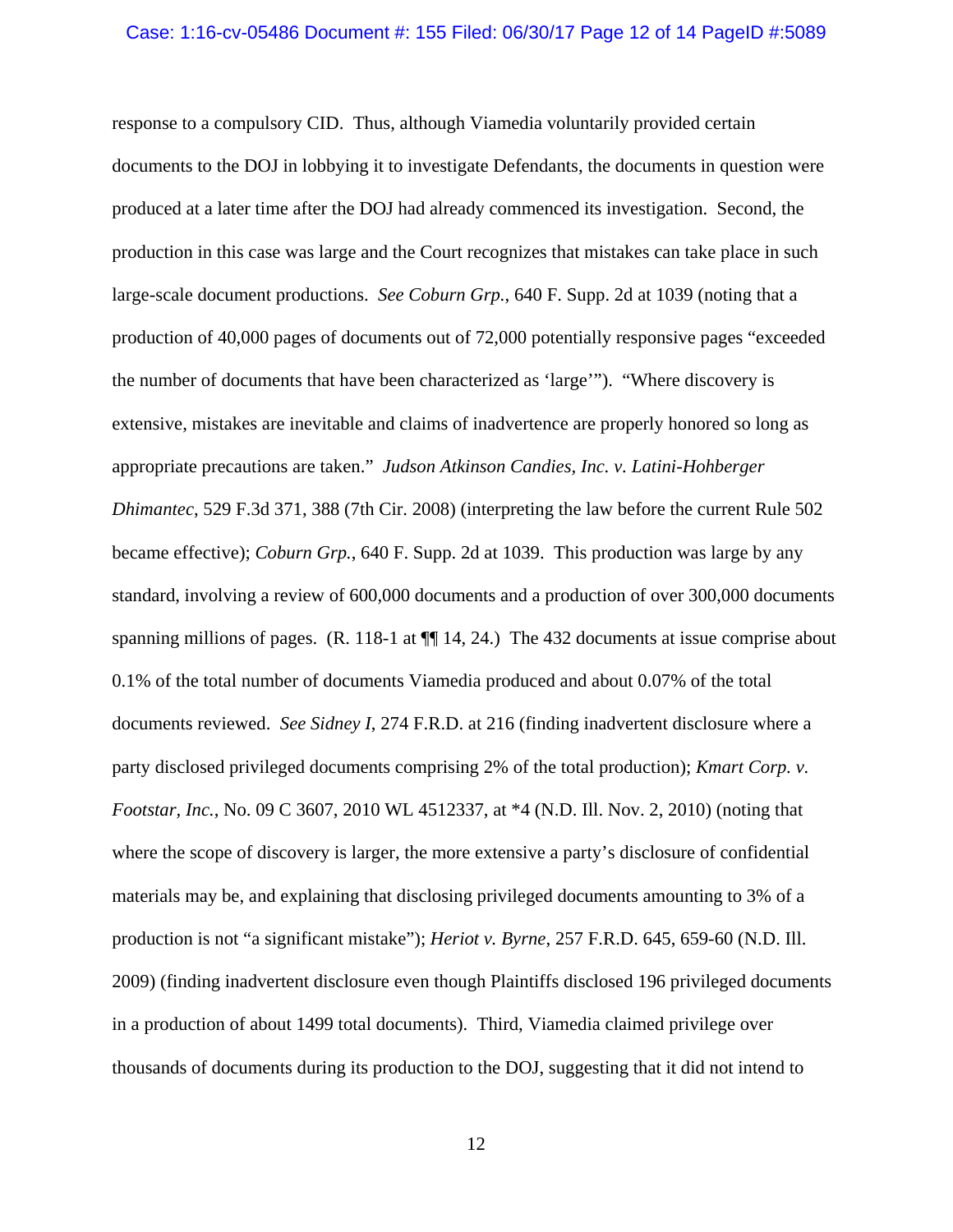#### Case: 1:16-cv-05486 Document #: 155 Filed: 06/30/17 Page 13 of 14 PageID #:5090

produce all privileged materials. This is not a case where a party initially produced all documents without claiming privilege over any of them only to subsequently claim privilege. *See Thorncreek Apartments III, LLC v. Vill. of Park Forest*, Nos. 08 C 1225, 08-C-0869, 08-C-4303, 2011 WL 3489828, at \*6 (N.D. Ill. Aug. 9, 2011) (finding inadvertent disclosure despite the fact that the defendant initially told the plaintiff that "no privileged documents were withheld"). Finally, the Court has reviewed the documents in question *in camera* and many of them are fairly mundane emails that would not scream out as obviously privileged and do not appear to advance any potential claim against Comcast. This further suggests that Viamedia's disclosure was inadvertent.

The Court also finds that Viamedia took reasonable steps to prevent disclosure. As described above, Viamedia put in place a comprehensive protocol for reviewing the many documents involved in this case. Other cases have found similar protocols—including protocols relying more heavily on review by non-lawyers—sufficient. *See, e.g.*, *Coburn Grp.*, 640 F. Supp. 2d at 1038–40. Viamedia also hired highly skilled lawyers to work on and oversee the production. While Defendants argue that Viamedia's efforts must not have been reasonable in light of its disclosure of privileged documents, the fact of disclosure alone cannot be enough to find insufficient steps to prevent disclosure. Otherwise, Rule 502 would become a nullity. Accordingly, the Court finds that Viamedia did not waive privilege over the documents produced to the DOJ.